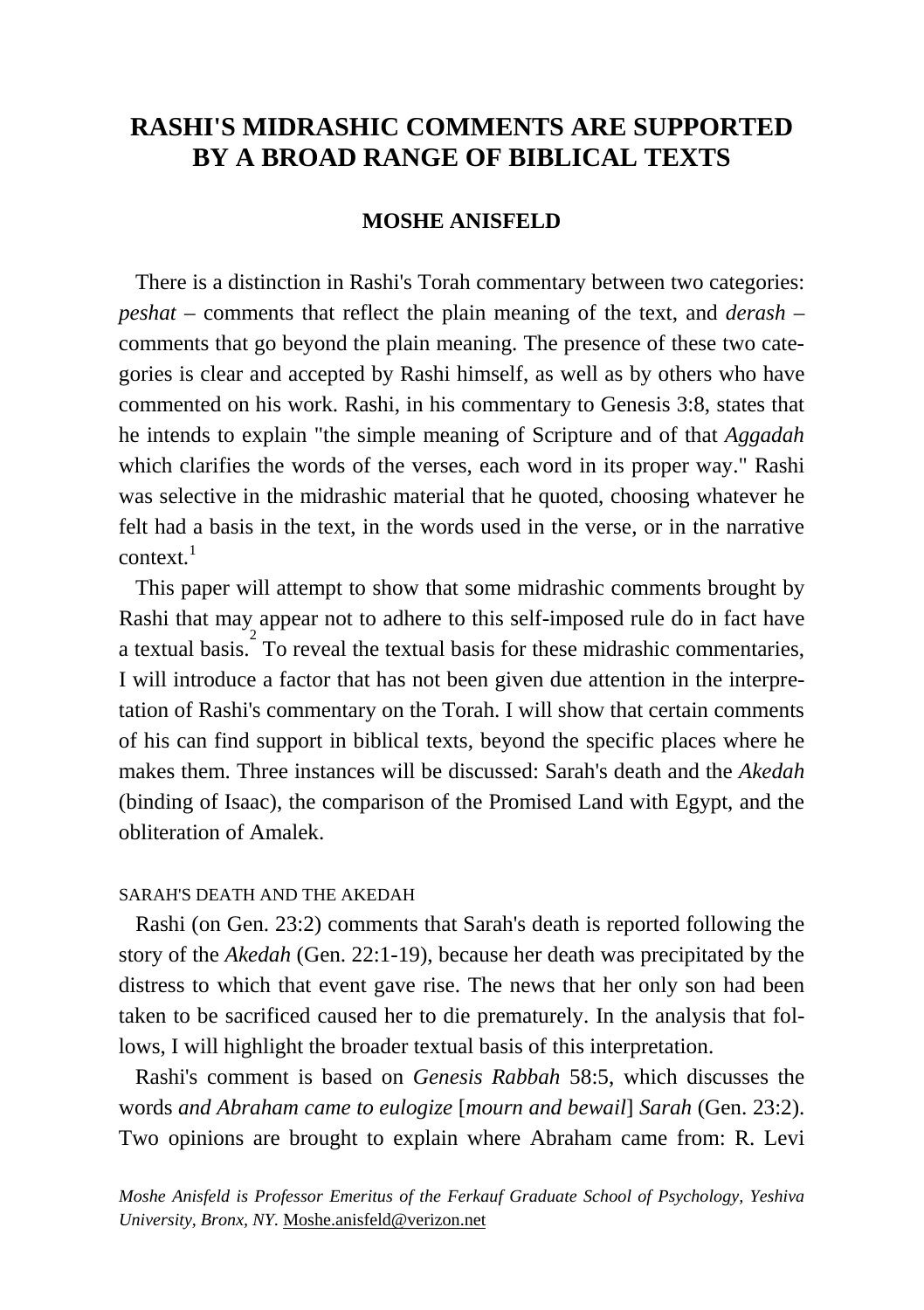states that Abraham came from burying his father, Terah, but R. Yose rejects this idea. Terah died years before Sarah, he explains, Abraham had just returned from the *Akedah*, and Sarah died from the pain of that episode. This aspect is fleshed out in *Ecclesiastes Rabbah*, chapter 9, where it is related that Sarah died upon hearing from Isaac that he was nearly slaughtered by Abraham.

 Rashi chose to quote only the opinion of R. Yose, which is reasonable since the view of R. Levi is challenged without a rebuttal. In addition, R. Yose's view is supported by multiple textual clues. The most obvious one is that the *Akedah* narrative is set in close proximity to the announcement of Sarah's death, thus implying some connection. Furthermore, the text states that Abraham *came* to mourn her, indicating that he was not with her at the time of her death. Sarah died in Hebron and Abraham was then in Beer-sheba, where he went after the *Akedah* (Gen. 22:19). This is the most common textual clue cited as a basis for the Midrash.<sup>3</sup>

 Apart from that, however, two other textual hints may be found. Personal mourning and weeping, which we associate with the death of a close family member, is not typically mentioned in regard to the death of other people in the Torah. Thus, for instance, with respect to Abraham, the text gives his age at death and indicates that his sons buried him (Gen. 25:8-9), with no report of mourning. While we can be certain that mourning took place, it is not explicitly mentioned. The fact that Abraham's mourning for Sarah was considered worthy of particular mention is exceptional. Note that the Midrash and (later) Rashi attach their comment linking Sarah's death with the *Akedah* to the statement about Abraham's mourning, which suggests that Abraham felt guilty of having caused her death by taking her son Isaac to be sacrificed.

 The only other instance in Genesis of mourning for a departed relative is the description of Joseph falling on the face of his dead father, weeping and kissing him (Gen.  $50:1$ ). This case supports my interpretation of the midrashic comment about Sarah's death. Joseph rightly felt pangs of conscience in regard to his father, since he had caused Jacob anguish by not informing him that he was alive and prospering in Egypt. That would explain why the other sons are not mentioned as participants in his mourning.

 The second detail supporting R. Yose's view is the fact that Sarah is the only woman whose age at death (127) is given in the Torah. What is the sig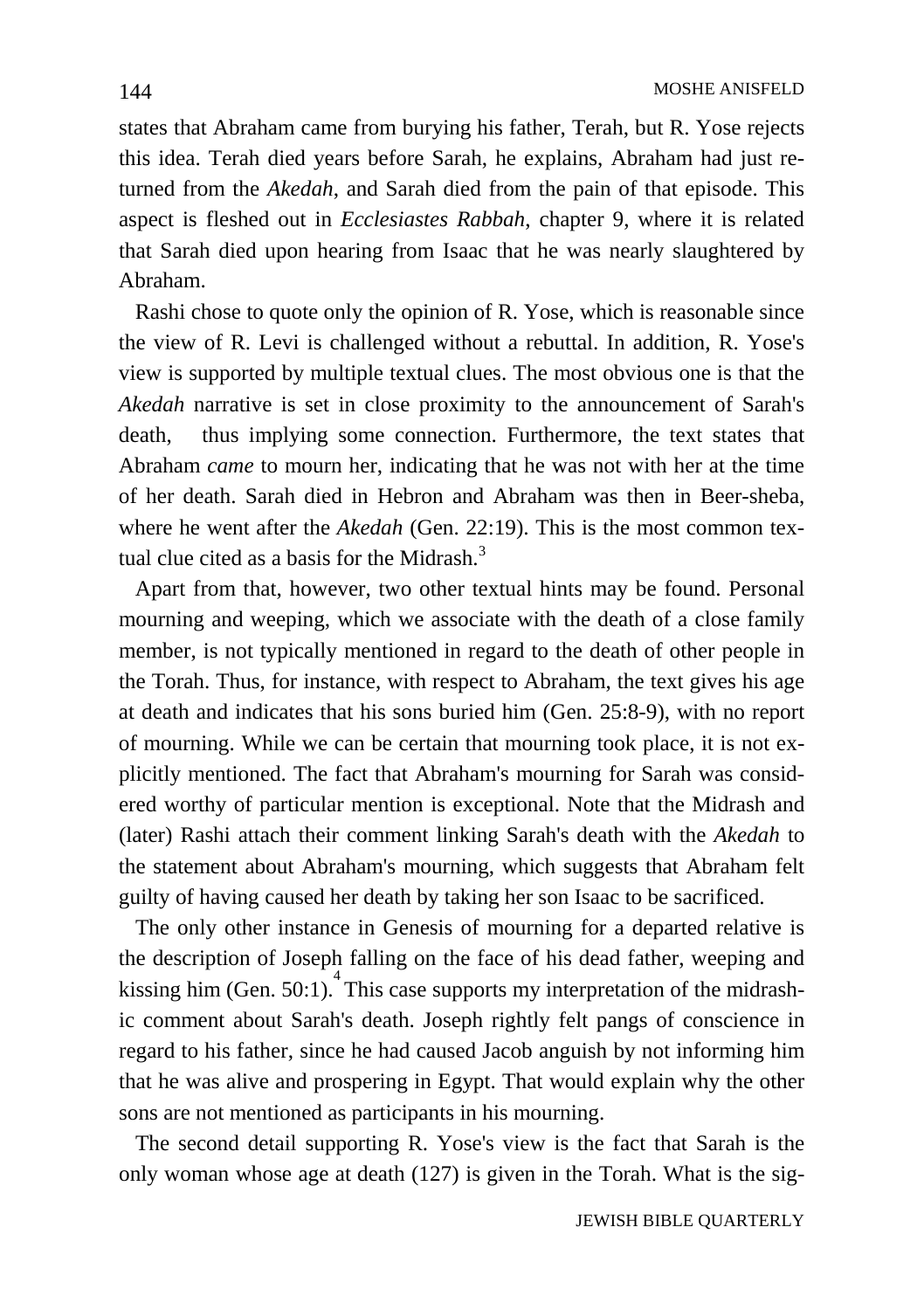nificance of recording her age there (Gen. 23:1)? My understanding is that it highlights the fact that she died at a younger age than the Patriarchs (Abraham was 175, Gen. 25:7-8; Isaac was 180, Gen. 35:28-29; and Jacob was 147, Gen. 47:28), which suggests that her death was premature. Although Rachel also died young, giving birth to Benjamin, there the cause of her premature death is clearly indicated. By giving Sarah's age at death right after the *Akedah*, the text evidently provides a clue as to the cause of her relatively early decease.

#### THE PROMISED LAND VS. EGYPT

 The Torah compares the Promised Land with Egypt in terms of the sources of water for irrigation, saying: *For the land that you are about to enter and possess is not like the land of Egypt from which you have come. There the grain you sowed had to be watered by your foot, like a vegetable garden* [which requires extra irrigation]*; but the land you are about to cross into and possess, a land of hills and valleys, soaks up its water from the rains of heaven* (Deut. 11:10-11). Here, Rashi (Deut. 11:10) quotes the Midrash (*Sifrei* 37) stating that these verses show that the Promised Land is inherently better than Egypt. *Sifrei* 38, also quoted by Rashi, explains that they point to rain as a superior method of irrigation, because it does not require human labor and provides water for both hilly and low-lying districts.

 The midrashic commentary on these verses is quoted in its entirety by Rashi, including an elaborate discussion of an editorial phrase in the Book of Numbers, after the statement that the scouts visited Hebron: *Now Hebron was founded seven years before Zoan of Egypt* (Num. 13:22). Rashi presents two different readings of the phrase, one from *Sifrei* and one from TB *Ketubbot* 112a; the gist of both is that this verse indicates that Israel is a better land than Egypt by stating that Canaanite Hebron is superior to Egyptian Zoan.<sup>5</sup> Both rabbinic sources point out that Hebron was the worst city in Canaan, which is why it was used as a burial place, and that Zoan (Tanis) was the finest city in Egypt, which is why it was the seat of government (Isa. 30:4). If an inferior place in Canaan is better than a superior place in Egypt, it follows that Canaan is much better than Egypt, which in turn is the best of all other lands (Gen. 13:10).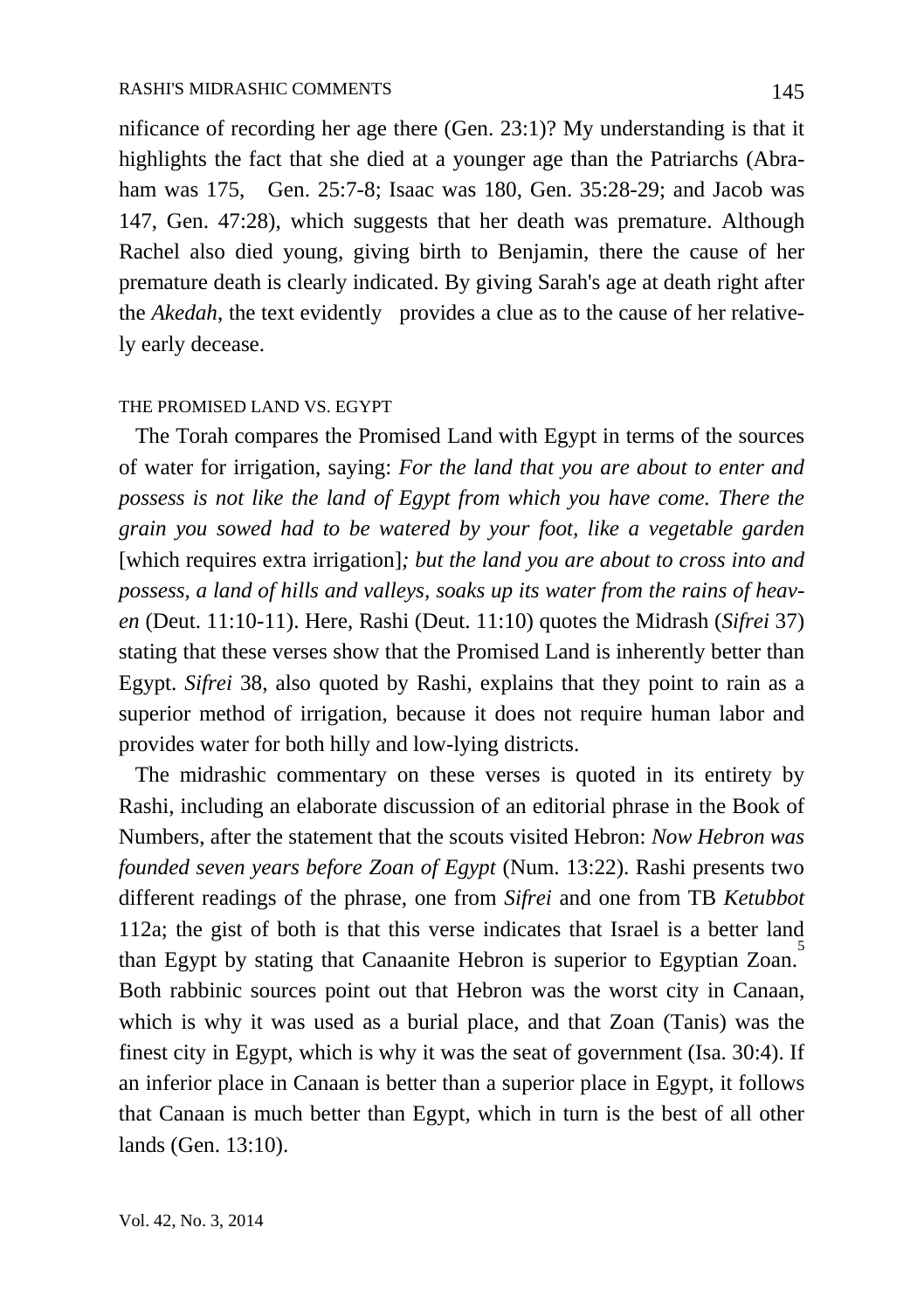Ramban does not consider Rashi's interpretation a *peshat*. He and Rashbam interpret these verses to mean that the Promised Land is better than Egypt when its inhabitants observe God's commandments and worse when they do not. That is so because unlike Egypt, which has the Nile as a source of water, the Promised Land is totally dependent on God's provision of rain water. This follows the plain meaning of the text, since immediately afterwards the biblical text reads: *a land that the LORD your God seeks out, on which the LORD your God always keeps his eye* (Deut. 11:12). Hence, what is special about the land is that God pays close attention to it, rather than any intrinsic quality of the land itself.

 Rashi's acceptance of the midrashic interpretations seems based on the phrase in Numbers comparing Hebron with Zoan. What is the point of this seemingly needless editorial comment? The Midrash explains that it must be understood in the context of the overall message of the scouts. Since the general tenor of their observations was that the Promised Land looked fine, but might not be conquerable, it makes sense for the editorial comment to highlight this point.

 Beyond lending significance to the verse comparing Zoan to Hebron, the assertion of the Midrash, that the Promised Land is inherently superior to Egypt, fits the larger context of the way the Bible consistently relates to this land. The Torah repeatedly describes the Promised Land in superlative terms, referring to it as essentially an *eretz tovah,* "a good land." Thus Moses tells the people: *For the LORD your God is bringing you into a good land, a land with streams and springs and fountains issuing from plain and hill; a land of wheat and barley, of vines, figs, and pomegranates, a land of olive trees and honey; a land where you may eat food without stint, where you will lack nothing; a land whose rocks are iron and from whose hills you can mine copper* (Deut. 8:7-9). Already, in the burning bush revelation, God had told Moses: *'I have come down to rescue them from the Egyptians and to bring them out of that land to a good and spacious land, a land flowing with milk and honey'* (Ex. 3:8).

 While interpreting the two verses in Deuteronomy (11:10-11) as an indication that the Promised Land is inherently superior to Egypt, Rashi does not, of course, disagree with the view of Ramban and Rashbam – that the Israelites' enjoyment of propitious rain is conditional on their obeying God's com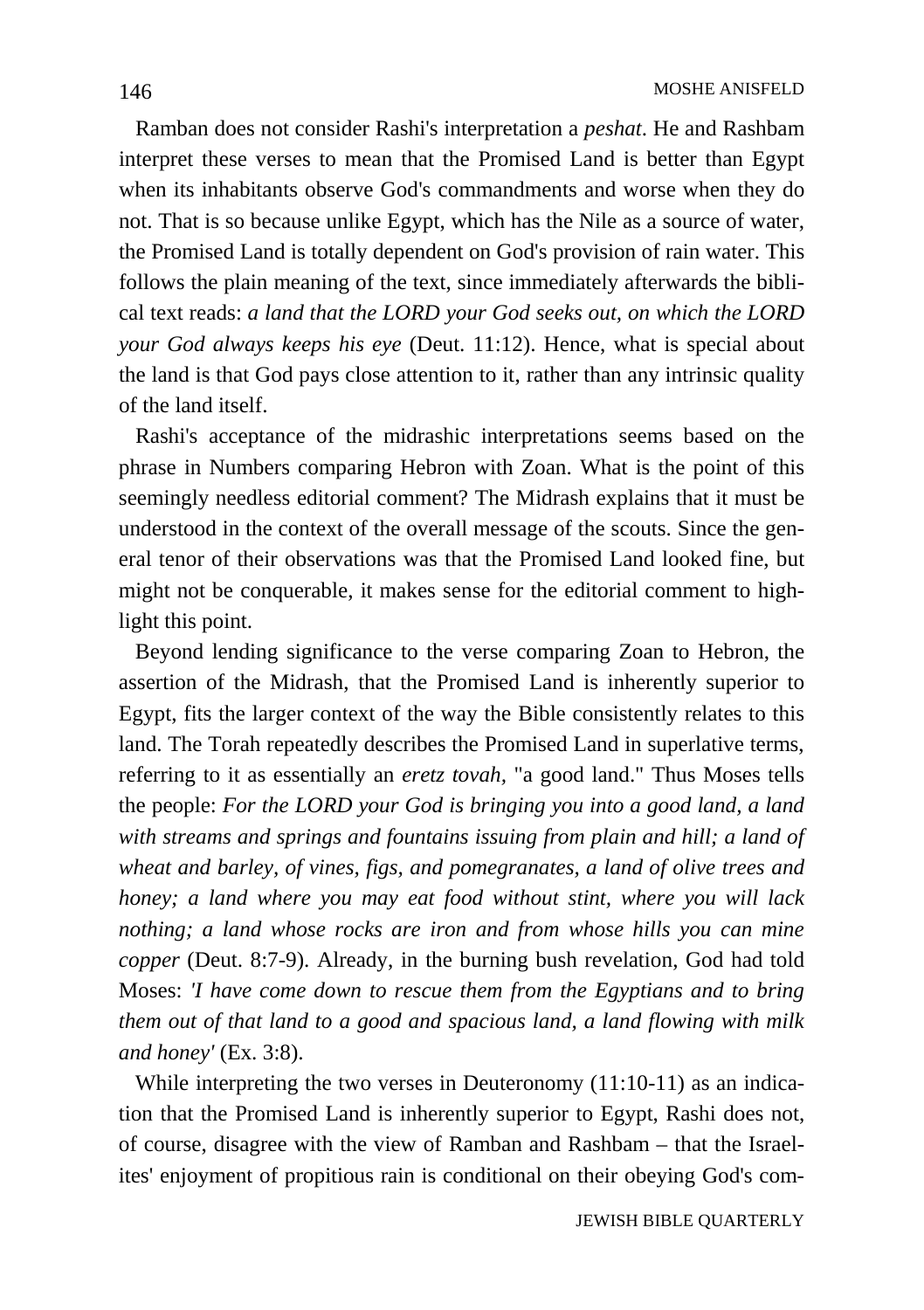mandments. The Torah says so explicitly in the verses that follow (Deut. 11:13-17) and elsewhere. Since this is not actually stated in the particular verses discussed (Deut. 11:10-11), however, Rashi derives his interpretation from the Midrash, which is itself based on the superlative, unqualified descriptions of the Promised Land throughout the Torah and on the comparison in Numbers of a Canaanite with an Egyptian city.

### OBLITERATION OF AMALEK

 In both Exodus and Deuteronomy, the Israelites are commanded to obliterate the Amalekites. Exodus 17:8-13 relates that the Amalekites attacked the Israelites at Rephidim and Joshua overwhelmed them. Afterwards, the Lord orders Moses: *'Inscribe this reminder* [zikkaron] *in the book, and recite it to Joshua: I will utterly blot out the name* [zekher] *of Amalek from under*  heaven' (Ex. 17:14). Rashi and Rashbam interpret this verse as an instruction for Joshua to blot out the name of Amalek. In Deuteronomy 25:17-19 the Israelites are commanded to remember what Amalek did and to obliterate them. The passage begins, *'Remember* [zakhor] *what Amalek did to you on your journey, after you left Egypt'* (Deut. 25: 17), and ends by telling the Israelites, *'When the LORD your God grants you safety from all your enemies around you, in the land that the LORD your God is giving you as hereditary portion, you shall blot out the name* [zekher] *of Amalek from under heaven* . . . *'* (Deut. 25:19).

 The obvious question is: What was it that the Amalekites did to single them out for this treatment? The Israelites encountered many hostile nations that fought against them, but only Amalek was set apart for complete obliteration. Furthermore, the original account of the battle in Exodus nowhere states that the Amalekites managed to cause the Israelites any harm. All it says is that they attacked the Israelites and were defeated by Joshua. One verse in Deuteronomy (25:18) describes in vague terms what Amalek did to Israel. It reads: *He surprised you on the march, and cut down all the stragglers in your rear when you were famished and weary; and feared not God* [asher karekha ba-derekh, va-yezannev bekha kol ha-neheshalim aharekha, ve-attah ayef veyage'a, ve-lo yarei Elohim].

 The phrase, *ve-attah ayef ve-yage'a* – *when you were famished and weary*, can be understood as a reference to what happened when the Israelites were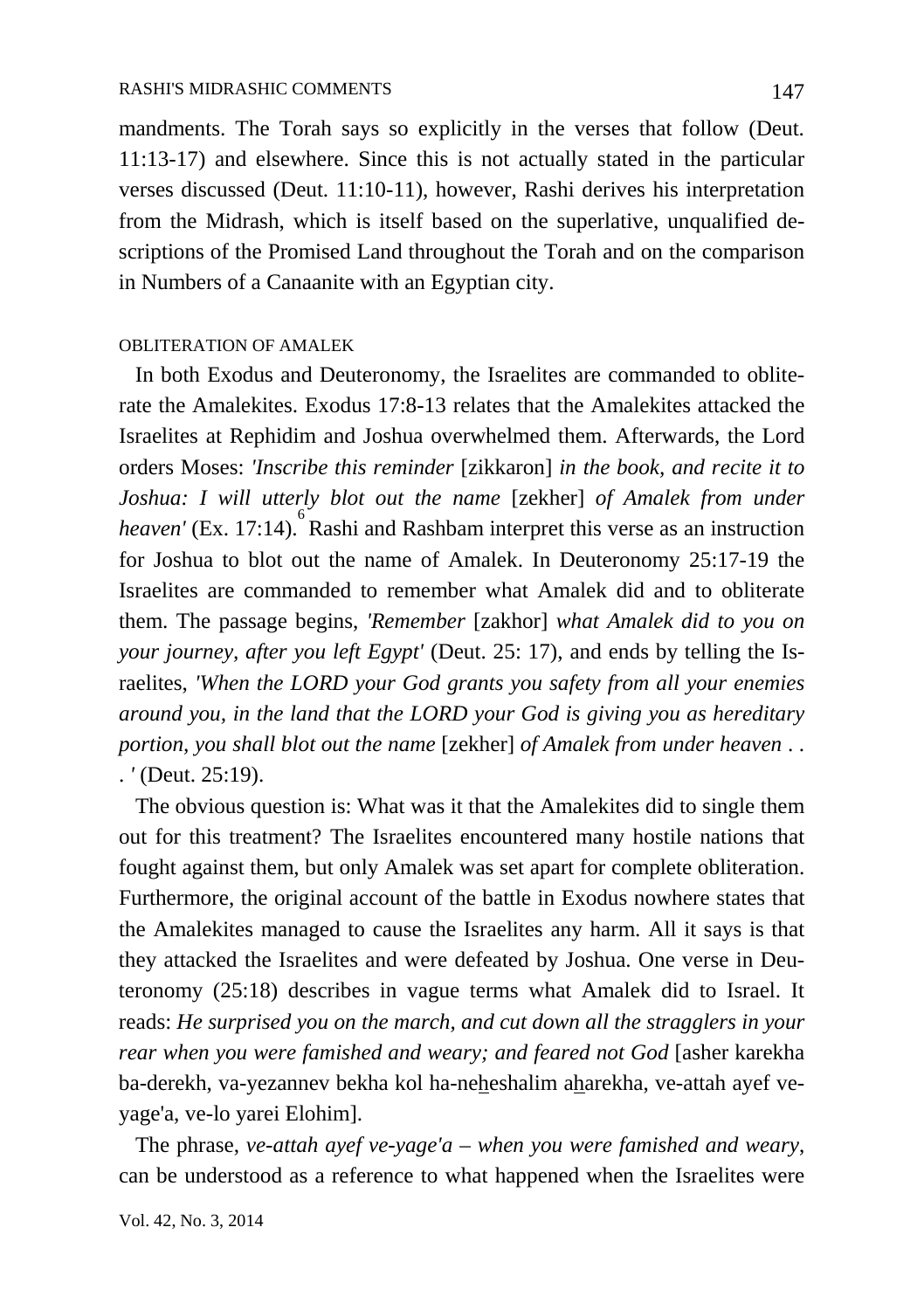encamped at Rephidim before the Amalekite attack (Ex. 17:1-7). The people were miserable because there was no water to drink, so they confronted Moses and blamed him for taking them out of Egypt to perish in the wilderness. Moses, at God's command, struck the rock and produced water for the people and their livestock. While the phrase *ve-attah ayef ve-yage'a* describes the sorry state of the Israelites at the time of the enemy attack, there is nothing to indicate the harm caused by the Amalekites which justified their annihilation.

 I will now look closely at Rashi's explanation of what the Amalekites may have done, and will try to find a basis for it in the text. Rashi (on Deut. 25:18) first explains that the word *karekha* literally means "a happening" or "occurrence." He then brings two interpretations of *karekha*, based on the phrase *asher karekha ba-derekh* in *Midrash Tanhuma*. There, R. Yehudah maintains that *karekha* implies defilement, based on the term *mikreh layelah*, a nocturnal seminal emission. Rashi expands on this, stating that it means that the Amalekites were defiling the Israelites with homosexual rape. He then cites the opinion of the rabbis that *karekha* is related to the word *kor* ("cold"), signifying that Amalek "cooled them down" by being the first to attack. Other nations thought twice about waging war on the seemingly all-powerful Israelites. By being the first to attack them, Amalek changed that perception of the Israelites and enticed other nations to do likewise. It is interesting that Rashi fails to quote the opinion of R. Nehemiah, that the Amalekites tricked the Israelites into emerging from their protective clouds by calling them by their names, using information that they had found in Egypt. This rather fanciful idea is based on the notion that *karekha* is related to the verb *li-kro*, "to call."

 In my opinion, what Rashi suggests is that the plain meaning of *karekha* ("happening") does not really establish what it was that the Amalekites did to the Israelites. The Midrash offers three interpretations, one of which is not recorded by Rashi because it is too fantastic. The idea of "cooling down" may seem reasonable, considering all we know is that the Amalekites went to war against the Israelites. Why, then, did Rashi include the opinion of R. Yehudah, which also seems over-imaginative, with no basis in the text?

 One may reasonably suppose that the outrage described by R. Yehudah was too painful an event to be explicitly recorded in the Bible, and that it was therefore alluded to in a code word, *karekha*. Moreover, there are other ver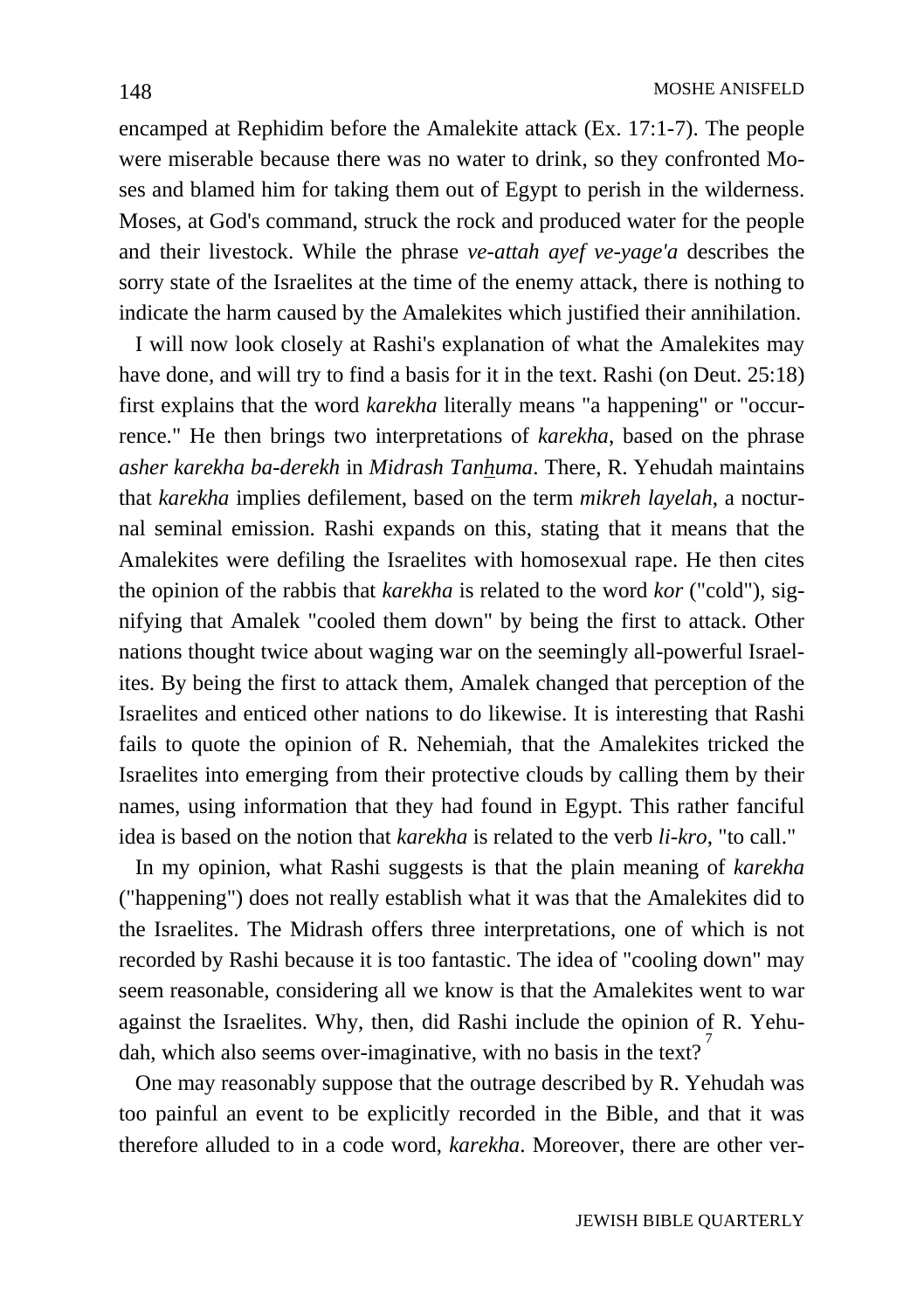bal indications of homosexuality in the Amalekite passages which provide a textual basis for this interpretation.

 The idea is suggested by the repeated use of words stemming from the root letters *zayin-khaf-resh* in *mishkav zakhar*, the biblical term for homosexual relations (Lev. 18:22, 20:13). The passage in Deuteronomy 25:17 begins with the word *zakhor*, "remember," and ends with *zekher*, "name," in the directive to *blot out the name* [zekher] *of Amalek* (Deut. 25:19). In Exodus, too, *zekher* is used to refer to the name of Amalek: Moses is instructed to convey to Joshua God's message, *'I will utterly blot out the name* [zekher] *of Amalek'* (Ex. 17:14).

 Biblical Hebrew uses two terms for "name": *shem* and *zekher*. Of these, *shem* is the generic term, while *zekher* is used only to refer to God (e.g., Ex. 3:15), to a righteous person or *tzaddik* (Prov. 10:7), and to the Israelites in general (Deut. 32:26). In regard to Israel's enemies, forms of the generic *shem* are employed: thus, for example, the Israelites are told that the Lord will deliver the kings of Canaan into their hands, *and you shall obliterate their name* [et shemam] *from under the heavens* (Deut. 7:24). Similarly, while the *tzaddik* is referred to by *zekher*, evildoers, *resha'im*, are referred to by *shem*: *Remembrance* [zekher] *of a righteous one brings blessing, but the name* [shem] *of the wicked will rot* (Prov. 10:7). The employment of *zekher* rather than *shem* in regard to the archenemy Amalek is therefore an outstanding exception to normal biblical usage.

More pertinently, in conjunction with the verbal root  $m-h-h$  ("blot out"), the generic *shem* is used for both benign actors (Deut. 25:6, II Kgs. 14:27) and evil ones (e.g., Deut. 9:14, 29:19), as in Psalm 9:6: *You blast the nations; You destroy the wicked; You blot out their name* [shemam mahita] *forever*. Amalek is the only case in which "blotting out" is paired with the term *zekher*. I propose that Rashi interpreted the exceptional use of *zekher* as triggering an association with *mishkav zakhar* (homosexuality).

 This interpretation of Rashi's reading of the text is supported by his comment on God's order to Moses to *write this as a remembrance* [zikkaron] (Ex. 17:14). That phrase does not specify what exactly Moses was supposed to record. Rashi fills in the missing information, saying that Moses was to write "that Amalek came to join Israel with evil intent [*le-hizdaveg*] before other nations." The Midrash on which Rashi bases his comment (*Mekhilta*, Ama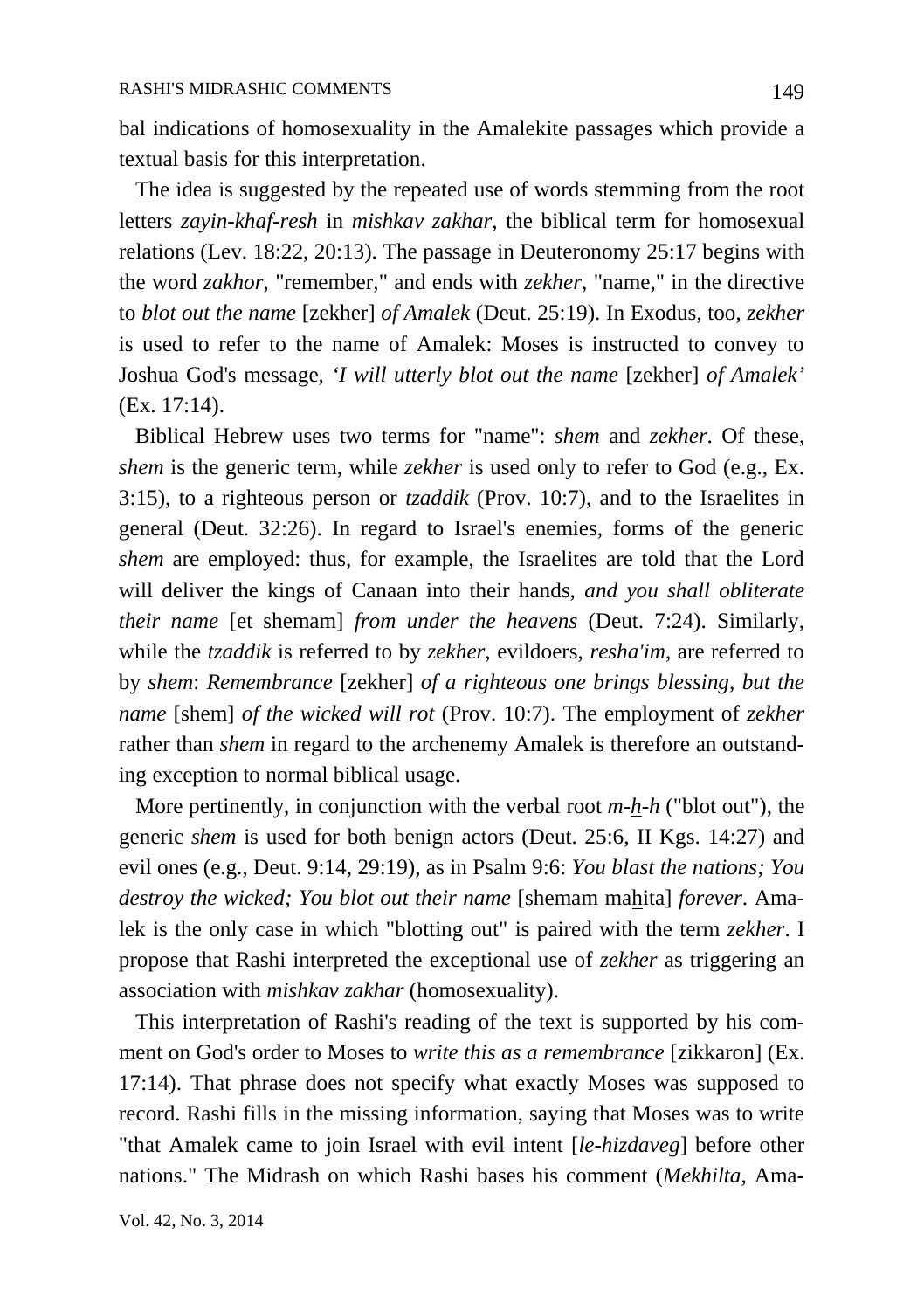lek, chapter 2) uses the verb *le-hazzik* ("to harm"), not *le-hizdaveg*. I suggest that Rashi's usage is meant to hint at homosexual rape, which he makes explicit in Deuteronomy, as *le-hizdaveg* can imply sexual coupling.

 Although, initially, the idea of homosexual rape seems overly imaginative, there are textual hints in the use of *karekha* and derivatives of the root *zayinkhaf-resh* that trigger associations with *keri* and *mishkav zakhar*. This elevates R. Yehudah's interpretation to a text-based *derash*, which Rashi saw fit to include in his commentary.

 I have discussed three of Rashi's comments to show that they gain support not only from the phrases where he placed them, but also from the immediate context and other passages in the Torah as well as the Midrash.

#### **NOTES**

I am grateful to the following individuals for their constructive reactions to previous versions of this paper: Elizabeth Anisfeld, Shimon Anisfeld, Rachel Anisfeld, Izchak Schlesinger, and Alfred Ivry.

1. See Benjamin Gelles, *Peshat and Derash in the Exegesis of Rashi* (Leiden: Brill, 1981), and the discussion in chapter 4 of Avraham Grossman, *The Early Sages of France: Their Lives, Leadership and Works* (Jerusalem: Magnes Press, 2001), especially pp. 196-198.

2. These *midrashim* may be seen to represent a deeper level of meaning, what has been referred to as "*omek peshuto*". See Rashbam on Gen. 37:2.

3. Gur Aryeh (in *Otzar Mefareshei Rashi al Ha-Torah*, Jerusalem: H. Wagshal, n.d.), Genesis 23:2, and Devek Tov (quoted in Charles D. Chavel, *Perushei Rashi al Ha-Torah,*. 3rd ed., Jerusalem: Mossad Harav Kook, 1983), Genesis 23:2, have made this last point the sole basis for Rashi's connecting Sarah's death with the *Akedah*. Although this provides support for the temporal connection of Sarah's death with the *Akedah*, it does not support the interpretation of a causal connection between the two. Moreover, if this were the main basis for Rashi's comment, he would have written it on s.v. *and Abraham came*; but instead he wrote it on s.v. *to mourn for Sarah and to weep for her*.

4. Joseph's personal mourning was separate from the official 70-day wailing period for Jacob observed by the Egyptians.

5. For a discussion of Rashi's two interpretations, see Gur Aryeh, ibid., Numbers 11:10. One of the interpretations is based on the unusual syntax: *sheva shanim* ("seven years") preceding *nivnetah* ("was founded").

6. The translation of *zekher* as "name" is that of J. H. Tigay, *The JPS Commentary: Deuteronomy* (Philadelphia: Jewish Publication Society, 1996), 25:19. Other translations throughout the paper are based on the NJPS. In general, I have replaced interpretive translations by more literal ones. Note that rendering *zekher* as "memory" would not alter the conclusions reached.

7. Rashi also quotes *Midrash Tanhuma*'s interpretation of the phrase, *va-yezannev bekha kol haneheshalim aharekha*, which follows *asher karekha ba-derekh* as referring to the mutilation of